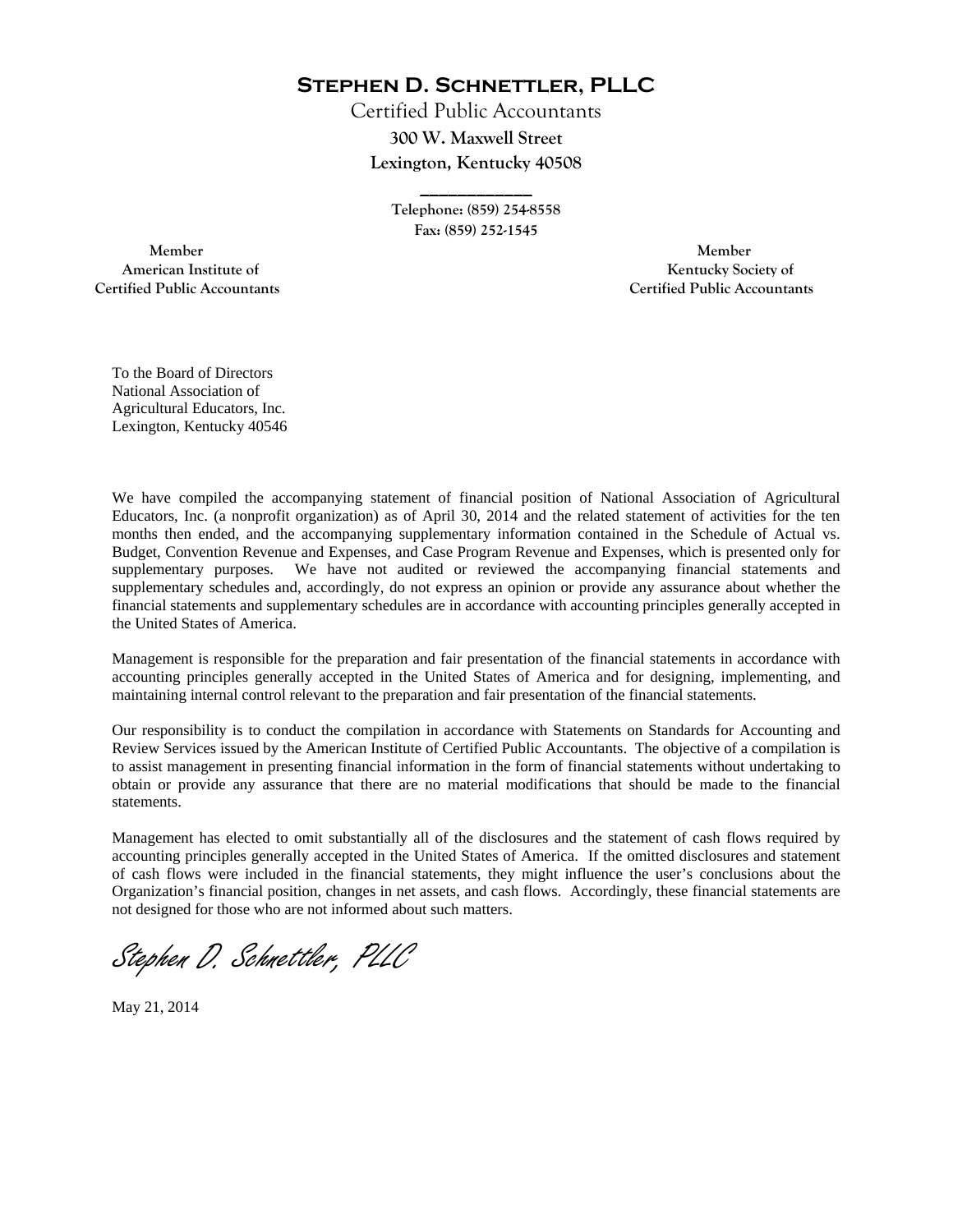# NATIONAL ASSOCIATION OF AGRICULTURAL EDUCATORS, INC. **Statement of Financial Position** April 30, 2014

| <b>ASSETS</b>                         |                 |     |
|---------------------------------------|-----------------|-----|
| Cash on deposit                       | \$<br>109,446   |     |
| Investments - operating fund          | 551,754         |     |
| Investments - life membership fund    | 193,628         |     |
| Investments - reserve fund            | 87,016          |     |
| Accounts receivable                   | 107,813         |     |
| Prepaid expenses                      | 42,103          |     |
| Property and equipment - CASE         |                 | 798 |
| Property and equipment                | 10,559          |     |
| <b>TOTAL ASSETS</b>                   | \$<br>1,103,117 |     |
| <b>LIABILITIES AND NET ASSETS</b>     |                 |     |
| <b>LIABILITIES</b>                    |                 |     |
| Accounts payable                      | \$<br>33,224    |     |
| Accrued expenses                      | 5,249           |     |
| Accrued leave payable                 | 31,422          |     |
| Other current liabilities             | 8,058           |     |
| <b>TOTAL LIABILITIES</b>              | 77,953          |     |
| <b>NET ASSETS</b>                     |                 |     |
| Unrestricted net assets:              |                 |     |
| Current operation                     | 683,988         |     |
| Board designated for special purposes | 160,531         |     |
| Temporarily restricted net assets     | 1,467           |     |
| <b>CASE Project</b>                   | 179,178         |     |
| <b>TOTAL NET ASSETS</b>               | 1,025,164       |     |
| TOTAL LIABILITIES AND NET ASSETS      | \$<br>1,103,117 |     |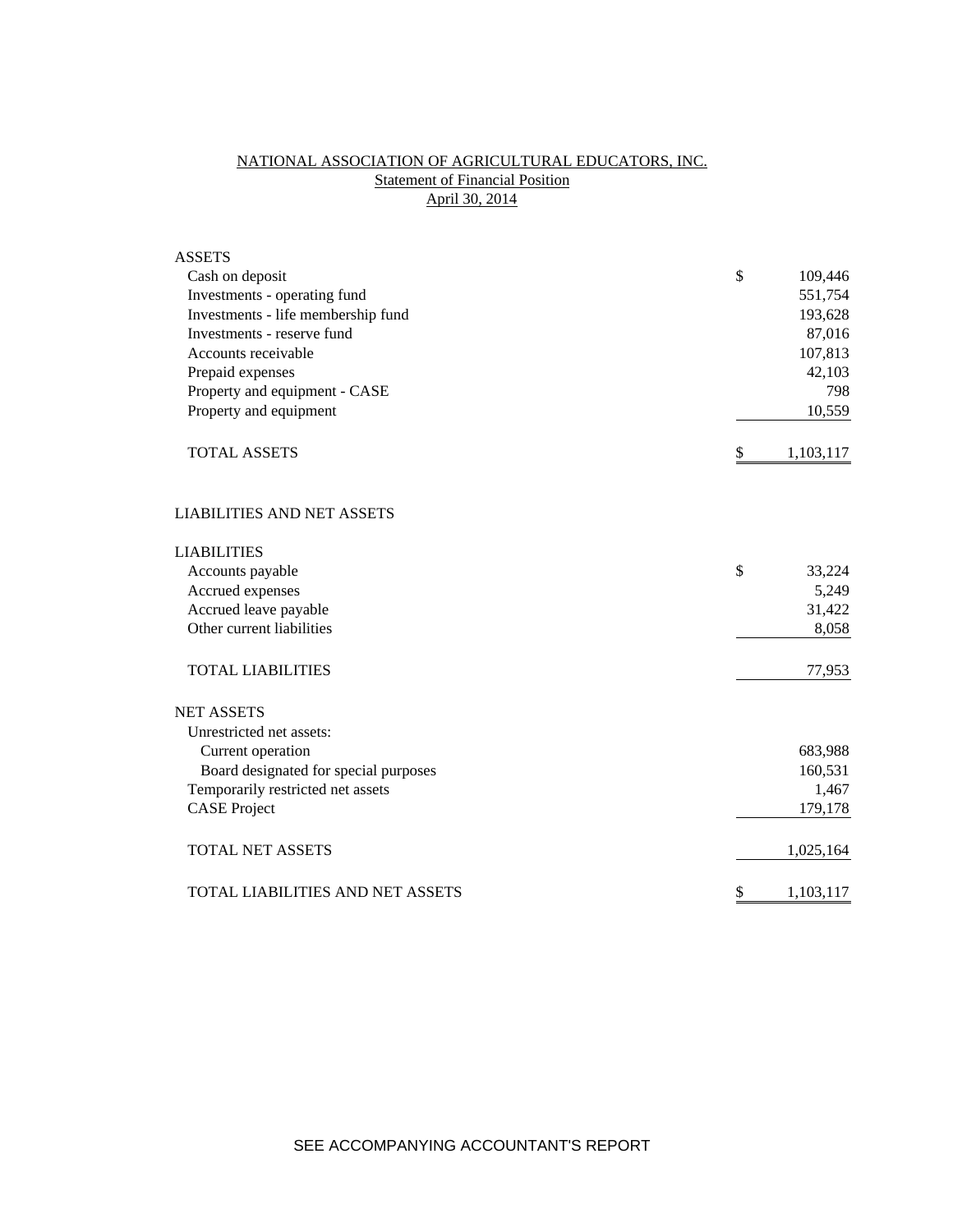### NATIONAL ASSOCIATION OF AGRICULTURAL EDUCATORS, INC. **Statement of Activities** For the Ten Months ended April 30, 2014

|                                       | Unrestricted |            |    |            |             |               |    |           |  |
|---------------------------------------|--------------|------------|----|------------|-------------|---------------|----|-----------|--|
|                                       | Current      |            |    | Board      | Temporarily | CASE          |    |           |  |
|                                       |              | Operations |    | Designated | Restricted  | Project       |    | Total     |  |
| Revenue, Gains and Losses             |              |            |    |            |             |               |    |           |  |
| Membership dues                       | \$           | 368,988    | \$ | 2,400      | \$          | \$            | \$ | 371,388   |  |
| Convention registration               |              | 122,817    |    |            |             |               |    | 122,817   |  |
| Sponsorship and awards                |              | 15,863     |    |            |             |               |    | 15,863    |  |
| Merchandise sales                     |              | 6,191      |    |            |             |               |    | 6,191     |  |
| Contributions                         |              |            |    |            | 20          |               |    | 20        |  |
| Management fees                       |              | 103,737    |    |            |             |               |    | 103,737   |  |
| Net realized and unrealized           |              |            |    |            |             |               |    |           |  |
| gains (losses) on securities          |              | 78,676     |    |            |             |               |    | 78,676    |  |
| Interest and dividends                |              | 23,098     |    |            |             |               |    | 23,098    |  |
| FFA Foundation projects               |              | 146,196    |    |            |             |               |    | 146,196   |  |
| Case Program income                   |              |            |    |            |             | 1,562,825     |    | 1,562,825 |  |
| Other income                          |              | 265,243    |    |            |             |               |    | 265,243   |  |
| Total Revenue, Gaines and Losses      |              | 1,130,809  |    | 2,400      | 20          | 1,562,825     |    | 2,696,054 |  |
| Net Assets Released from Restrictions |              |            |    |            |             |               |    |           |  |
| Total Revenue, Gains and Losses       |              |            |    |            |             |               |    |           |  |
| and Reclassifications                 |              | 1,130,809  |    | 2,400      | 20          | 1,562,825     |    | 2,696,054 |  |
| <b>Expenses</b>                       |              |            |    |            |             |               |    |           |  |
| General expenses                      |              | 799,627    |    |            |             |               |    | 799,627   |  |
| FFA Foundation projects               |              | 124,856    |    |            |             |               |    | 124,856   |  |
| Case Program expenses                 |              | L,         |    |            |             | 1,392,701     |    | 1,392,701 |  |
| Convention expenses                   |              | 115,914    |    |            |             |               |    | 115,914   |  |
| Total expenses                        |              | 1,040,397  |    |            |             | 1,392,701     |    | 2,433,098 |  |
| INCREASE (DECREASE) IN NET ASSETS     |              | 90,412     |    | 2,400      | 20          | 170,124       |    | 262,956   |  |
| NET ASSETS AT BEGINNING OF PERIOD     |              | 593,576    |    | 158,131    | 1,447       | 9,054         |    | 762,208   |  |
| NET ASSETS AT END OF PERIOD           | \$           | 683,988    | \$ | 160.531    | \$<br>1.467 | \$<br>179,178 | \$ | 1,025,164 |  |

SEE ACCOMPANYING ACCOUNTANT'S REPORT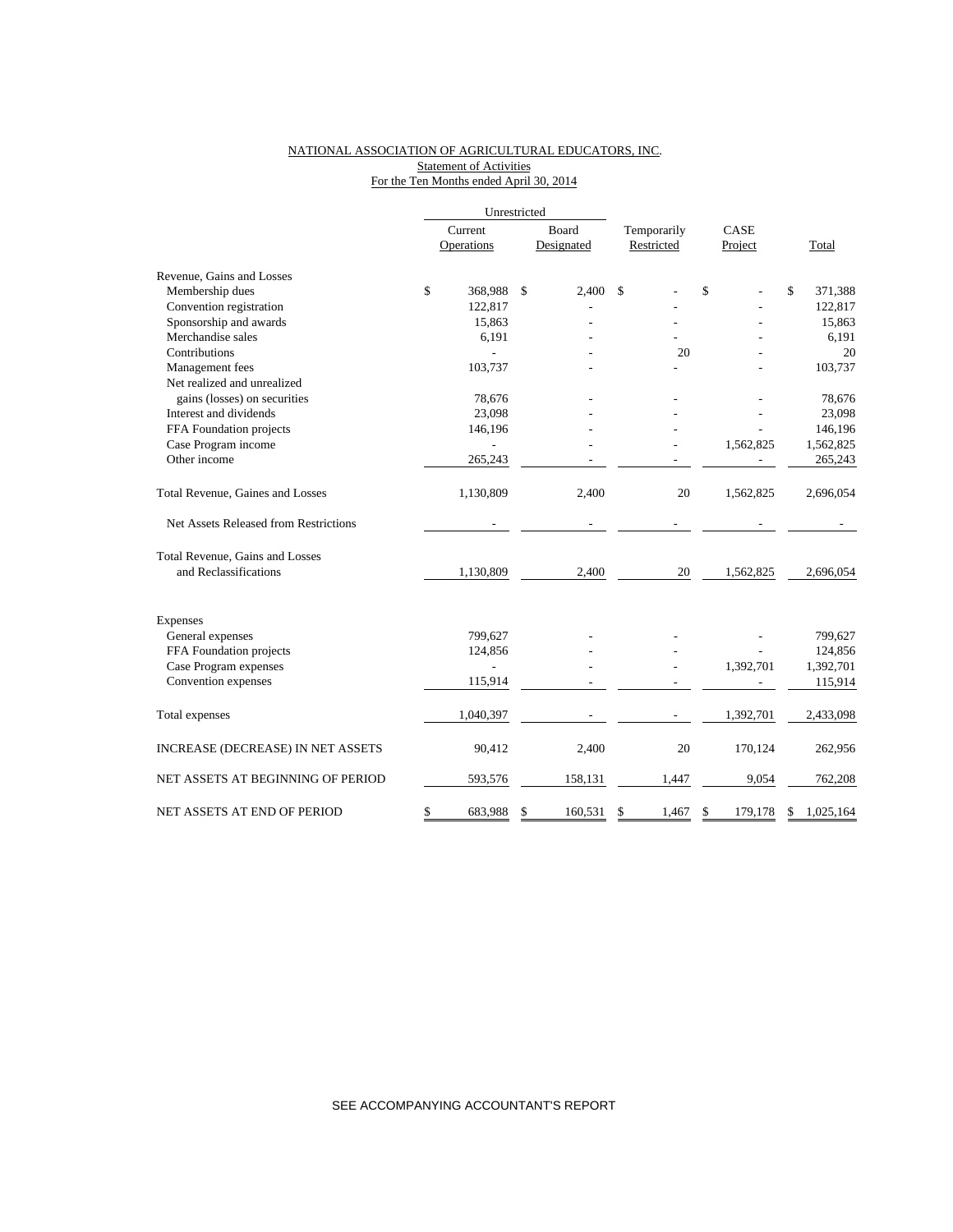#### NATIONAL ASSOCIATION OF AGRICULTURAL EDUCATORS, INC. For the One and Ten Months Ended April 30, 2014 Schedule of Actual vs. Budget

|                                                       | <b>MONTH</b><br><b>ACTUAL</b>  |               | <b>MONTH</b><br><b>BUDGET</b>  | <b>MONTH</b><br><b>SVARIANCE</b> | YEAR TO DATE<br><b>ACTUAL</b> | <b>YEAR</b><br><b>BUDGET</b> |              | <b>YEAR</b><br><b>SVARIANCE</b> |
|-------------------------------------------------------|--------------------------------|---------------|--------------------------------|----------------------------------|-------------------------------|------------------------------|--------------|---------------------------------|
| <b>REVENUE</b>                                        |                                |               |                                |                                  |                               |                              |              |                                 |
| Member dues                                           | \$<br>660                      | <sup>\$</sup> | 31,250                         | \$<br>$(30,590)$ \$              | 356.148                       | \$<br>375,005                | $\mathbb{S}$ | (18, 857)                       |
| Corporate membership dues                             |                                |               | 2,563                          | (2, 563)                         | 15,240                        | 30,750                       |              | (15,510)                        |
| <b>NSTA Dues</b>                                      |                                |               | ÷,                             |                                  | $\overline{a}$<br>÷,          | ÷,                           |              | ä,                              |
| Delmar scholarships<br>Freshman scholarships          |                                |               | $\overline{\phantom{a}}$<br>J. |                                  | 419                           | $\overline{a}$               |              | 419                             |
| Foundation management fees                            |                                |               | 7,500                          | (7,500)                          | 103,737                       | 90,000                       |              | 13,737                          |
| MBNA affinity credit card program                     |                                |               | ٠                              |                                  | $\overline{a}$                | ÷,                           |              | $\overline{\phantom{a}}$        |
| Toyota vehicle lease management fee                   |                                |               | $\overline{\phantom{a}}$       | $\overline{a}$                   | ٠                             | $\overline{\phantom{a}}$     |              | ٠                               |
| Interest and dividends                                | 192                            |               | 833                            | (641)                            | 22,610                        | 10,000                       |              | 12,610                          |
| Net realized and unrealized                           |                                |               |                                |                                  |                               |                              |              |                                 |
| gains (losses) on securities                          | (18,033)                       |               | $\overline{\phantom{a}}$       | (18,033)                         | 78,676                        | $\overline{a}$               |              | 78,676                          |
| Merchandise sales                                     | 445                            |               | 708                            | (263)                            | 6,191                         | 8,500                        |              | (2,309)                         |
| Investment income, Life Fund                          | 153                            |               | 333                            | (180)                            | 488                           | 4,000                        |              | (3,512)                         |
| Contributions, Legislative Fund                       | $\frac{1}{2}$                  |               | $\overline{\phantom{a}}$       | $\overline{\phantom{a}}$         | 20                            | $\overline{\phantom{a}}$     |              | 20                              |
| Miscellaneous income                                  | ÷.                             |               | 625                            | (625)                            | 4,386                         | 7,500                        |              | (3, 114)                        |
| Scholarship raffle proceeds                           | ٠                              |               | 113                            | (113)                            | $\sim$                        | 1,350                        |              | (1, 350)                        |
| National Teach Ag Campaign                            | ÷,                             |               | 13,833                         | (13, 833)                        | 110,115                       | 166,000                      |              | (55,885)                        |
| Teacher crisis fund                                   | 438                            |               | $\overline{\phantom{a}}$       | 438                              | 3,378                         | $\frac{1}{2}$                |              | 3,378                           |
| <b>BFRDP</b> Grant                                    | L,                             |               | 2,333                          | (2, 333)                         | $\overline{\phantom{a}}$      | 28,000                       |              | (28,000)                        |
| AEM business manager stipend                          | $\overline{a}$                 |               | 333                            | (333)                            | ÷,                            | 4,000                        |              | (4,000)                         |
| Webinar revenue                                       |                                |               | ÷,                             | à.                               |                               |                              |              |                                 |
| DuPont Agrisciense                                    |                                |               |                                |                                  | 79,823                        |                              |              | 79,823                          |
| <b>NPS</b>                                            |                                |               | ٠                              | $\overline{a}$                   | L,                            |                              |              |                                 |
| State website development                             |                                |               | ٠                              | $\overline{a}$                   | ä,                            |                              |              | ٠                               |
| Hurricane relief                                      | ٠                              |               | ÷,                             | $\overline{\phantom{a}}$         | $\overline{a}$                | ٠                            |              |                                 |
| Credit card revenue                                   | 95                             |               |                                | 95                               | 95                            |                              |              | 95                              |
| CASE management fee                                   |                                |               | 1,667                          | (1,667)                          | L,                            | 20,000                       |              | (20,000)<br>(5,000)             |
| Council MMM management fee<br>COP                     | $\overline{a}$                 |               | 417<br>÷                       | (417)                            | i,<br>30,060                  | 5,000<br>÷,                  |              |                                 |
| FFA Foundation project - TTTK                         |                                |               | 3,875                          | (3,875)                          | 48,417                        | 46,500                       |              | 30,060<br>1,917                 |
| FFA Foundation project - OPAP                         |                                |               | 1,000                          | (1,000)                          | 6,602                         | 12,000                       |              | (5,398)                         |
| FFA Foundation project - OMSP                         | ä,                             |               | 1,000                          | (1,000)                          | 7,571                         | 12,000                       |              | (4, 429)                        |
| FFA Foundation project - OT                           |                                |               | 917                            | (917)                            | 6,323                         | 11,000                       |              | (4,677)                         |
| FFA Foundation project - OYM                          |                                |               | 917                            | (917)                            | 5,803                         | 11,000                       |              | (5, 197)                        |
| FFA Foundation project - Lifetime Achievement         |                                |               | 208                            | (208)                            | 19,300                        | 2,500                        |              | 16,800                          |
| FFA Foundation project - Outstanding Service Citation |                                |               | 205                            | (205)                            | 1,625                         | 2,460                        |              | (835)                           |
| FFA Foundation teacher workshop                       |                                |               | ÷                              | $\mathcal{L}_{\mathcal{A}}$      | 3,346                         | ÷,                           |              | 3,346                           |
| FFA Foundation internet café                          |                                |               | 500                            | (500)                            | 8,352                         | 6,000                        |              | 2,352                           |
| FFA Foundation Pfizer classroom                       |                                |               | 833                            | (833)                            | $\overline{a}$                | 10,000                       |              | (10,000)                        |
| FFA Foundation Regional Grants Revenue                |                                |               | 1,500                          | (1,500)                          | ÷,                            | 18,000                       |              | (18,000)                        |
| FFA Foundation Agriscience Teacher                    | $\overline{a}$                 |               | 1,562                          | (1, 562)                         | 14,768                        | 18,740                       |              | (3,972)                         |
| FFA Foundation NATAA/NAII                             |                                |               | 10,000                         | (10,000)                         | ÷,                            | 120,000                      |              | (120,000)                       |
| FFA Foundation project - XLR8                         |                                |               | $\centerdot$                   |                                  | 24,089                        | $\overline{\phantom{a}}$     |              | 24,089                          |
| CASE program net income                               | (46, 211)                      |               | $\overline{\phantom{a}}$       | (46, 211)                        | 170,124                       | ÷,                           |              | 170,124                         |
| Convention net income                                 | ÷,                             |               | 5,112                          | (5, 112)                         | 59,733                        | 52,360                       |              | 7,373                           |
| TOTAL REVENUE                                         | (62, 261)                      |               | 90,137                         | (152, 398)                       | 1,187,439                     | 1,072,665                    |              | 114,774                         |
| <b>EXPENSES</b>                                       |                                |               |                                |                                  |                               |                              |              |                                 |
| <b>Salaries</b>                                       | 36,705                         |               | 26.411                         | 10,294                           | 278,101                       | 316,929                      |              | (38, 828)                       |
| Taxes and benefits                                    | 8,177                          |               | 5,954                          | 2,223                            | 66,409                        | 71,443                       |              | (5,034)                         |
| Computer service                                      | 1,780                          |               | 625                            | 1,155                            | 6,685                         | 7,500                        |              | (815)                           |
| Telephone                                             | 207                            |               | 333                            | (126)                            | 2,474                         | 4,000                        |              | (1,526)                         |
| Accounting                                            | 500                            |               | 1,104                          | (604)                            | 12,500                        | 13,250                       |              | (750)                           |
| Depreciation                                          | 268                            |               | 333                            | (65)                             | 2,639                         | 4,000                        |              | (1, 361)                        |
| Rent                                                  |                                |               | 625                            | (625)                            | $\overline{\phantom{a}}$      | 7,500                        |              | (7,500)                         |
| Insurance                                             | 556                            |               | 375                            | 181                              | 4,867                         | 4,500                        |              | 367                             |
| Legal                                                 |                                |               | 83                             | (83)                             | $\overline{\phantom{a}}$      | 1,000                        |              | (1,000)                         |
| Office Supplies                                       | 30                             |               | 667                            | (637)                            | 4,230                         | 8,000                        |              | (3,770)                         |
| Bank charges and investment fees                      | 1,866                          |               | $\,$ 8 $\,$                    | 1,858                            | 7,256                         | 100                          |              | 7,156                           |
| Printing, general                                     | 699                            |               | 417                            | 282                              | 1,523                         | 5,000                        |              | (3, 477)                        |
| Staff training                                        | $\overline{\phantom{a}}$<br>L. |               | 42<br>$\,$ 8 $\,$              | (42)                             | 292<br>91                     | 500                          |              | (208)                           |
| Taxes and licenses<br>Membership and contributions    | 647                            |               | 1,667                          | (8)<br>(1,020)                   |                               | 100<br>20,000                |              | (9)<br>(5, 422)                 |
| Travel, staff                                         | 278                            |               | 2,083                          | (1,805)                          | 14,578                        | 25,000                       |              | (12,920)                        |
| Promotion and marketing                               | ÷,                             |               | 1,000                          | (1,000)                          | 12,080<br>12,540              | 12,000                       |              | 540                             |
| Merchandise and diaries                               | 40                             |               | 500                            | (460)                            | 2,392                         | 6,000                        |              | (3,608)                         |
| Photocopying                                          | ä,                             |               | $\,$ 8 $\,$                    | (8)                              | 71                            | 100                          |              | (29)                            |
| Postage, general                                      | 315                            |               | 500                            | (185)                            | 4,227                         | 6,000                        |              | (1,773)                         |
| Professional liability insurance                      | $\frac{1}{2}$                  |               | 3,061                          | (3,061)                          | 36,485                        | 36,735                       |              | (250)                           |
| Public relations                                      |                                |               | 50                             | (50)                             | 605                           | 600                          |              | 5                               |
|                                                       |                                |               | (Continued)                    |                                  |                               |                              |              |                                 |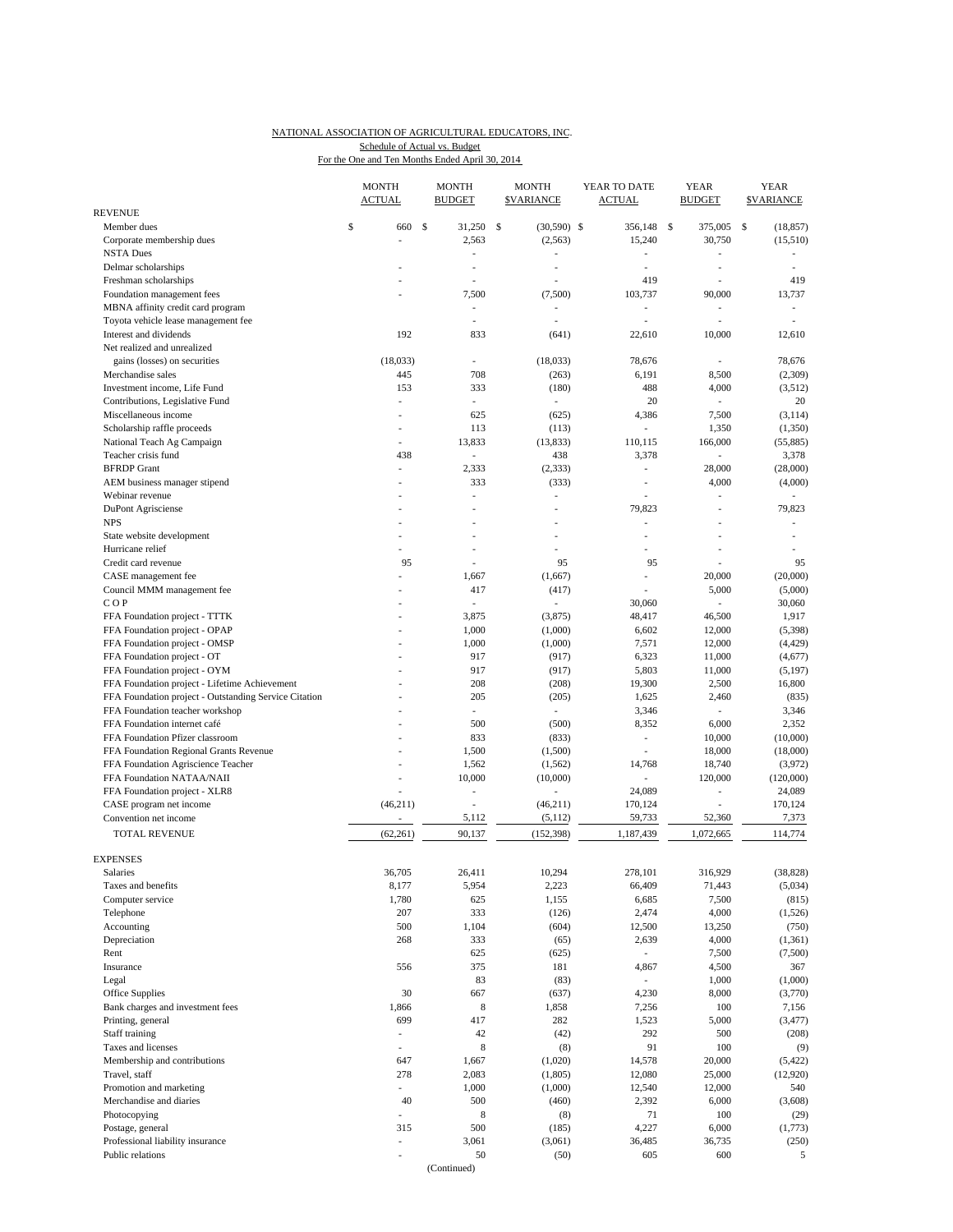#### NATIONAL ASSOCIATION OF AGRICULTURAL EDUCATORS, INC. For the One and Ten Months Ended April 30, 2014 Schedule of Actual vs. Budget

| <b>ACTUAL</b><br><b>BUDGET</b><br><b>\$VARIANCE</b><br><b>ACTUAL</b><br><b>BUDGET</b><br><b>SVARIANCE</b><br>938<br>(938)<br>Scholarships<br>11,250<br>11,250<br>L,<br>Travel, regional secretaries<br>1,042<br>(1,042)<br>9,695<br>12,500<br>(2,805)<br>ä,<br>2,917<br>Travel, board of directors<br>1,541<br>(1,376)<br>18,685<br>35,000<br>(16, 315)<br>57,392<br>1,596<br>12,000<br>(10, 404)<br>144,000<br>(86, 608)<br>Nat'l Teach Ag Campaign<br>FFA Foundation project - TTTK<br>3,875<br>(3,875)<br>50,434<br>46,500<br>3,934<br>ä,<br>FFA Foundation project - OPAP<br>1,000<br>6,048<br>12,000<br>(1,000)<br>(5,952)<br>1,000<br>FFA Foundation project - OMSP<br>(1,000)<br>8,221<br>12,000<br>(3,779)<br>917<br>FFA Foundation project - OT<br>6,552<br>11,000<br>(917)<br>(4, 448)<br>FFA Foundation project - OYM<br>917<br>5,156<br>11,000<br>(5, 844)<br>(917)<br>FFA Foundation project - Lifetime achievement<br>208<br>(208)<br>19,300<br>2,500<br>16,800<br>FFA Foundation project - Outstanding service citation<br>205<br>(205)<br>1,300<br>2,460<br>(1,160)<br>FFA Foundation project - Smart Edge<br>L.<br>L.<br>$\overline{\phantom{a}}$<br>$\frac{1}{2}$<br>FFA Foundation teacher workshop<br>3.859<br>3,859<br>L.<br>÷.<br>÷.<br>FFA Foundation internet café<br>500<br>9,218<br>6,000<br>3,218<br>(500)<br>FFA Foundation Pfizer Classroom<br>833<br>(833)<br>10,000<br>(10,000)<br>÷,<br>1,500<br>(1,500)<br>18,000<br>FFA Foundation Regional Grants<br>(18,000)<br>L,<br>1,562<br>18,740<br>FFA Foundation Agrisciense Teachers<br>(1, 562)<br>14,768<br>(3,972)<br>FFA Foundation NATAA/NAII<br>10,000<br>(10,000)<br>120,000<br>(120,000)<br>÷.<br>18,479<br>FFA Foundation XLR8<br>18,479<br>L.<br>ä,<br>273<br>273<br>57,171<br>57,171<br>DuPont Agriscience<br>L,<br>٠<br>GMAC SmartEdge program<br>$\mathcal{L}_{\mathcal{A}}$<br>÷,<br>L,<br>٠<br>833<br>1,905<br>3,542<br>10,000<br>(6, 458)<br>NPS expense<br>2,738<br>Webinar expense<br>100<br>(100)<br>594<br>1,200<br>(606)<br>$\overline{a}$<br>500<br>Teacher crisis fund<br>500<br>5,000<br>5,000<br>÷<br>L. |
|---------------------------------------------------------------------------------------------------------------------------------------------------------------------------------------------------------------------------------------------------------------------------------------------------------------------------------------------------------------------------------------------------------------------------------------------------------------------------------------------------------------------------------------------------------------------------------------------------------------------------------------------------------------------------------------------------------------------------------------------------------------------------------------------------------------------------------------------------------------------------------------------------------------------------------------------------------------------------------------------------------------------------------------------------------------------------------------------------------------------------------------------------------------------------------------------------------------------------------------------------------------------------------------------------------------------------------------------------------------------------------------------------------------------------------------------------------------------------------------------------------------------------------------------------------------------------------------------------------------------------------------------------------------------------------------------------------------------------------------------------------------------------------------------------------------------------------------------------------------------------------------------------------------------------------------------------------------------------------------------------------------------------------------------------------------------------------------------------------------|
|                                                                                                                                                                                                                                                                                                                                                                                                                                                                                                                                                                                                                                                                                                                                                                                                                                                                                                                                                                                                                                                                                                                                                                                                                                                                                                                                                                                                                                                                                                                                                                                                                                                                                                                                                                                                                                                                                                                                                                                                                                                                                                               |
|                                                                                                                                                                                                                                                                                                                                                                                                                                                                                                                                                                                                                                                                                                                                                                                                                                                                                                                                                                                                                                                                                                                                                                                                                                                                                                                                                                                                                                                                                                                                                                                                                                                                                                                                                                                                                                                                                                                                                                                                                                                                                                               |
|                                                                                                                                                                                                                                                                                                                                                                                                                                                                                                                                                                                                                                                                                                                                                                                                                                                                                                                                                                                                                                                                                                                                                                                                                                                                                                                                                                                                                                                                                                                                                                                                                                                                                                                                                                                                                                                                                                                                                                                                                                                                                                               |
|                                                                                                                                                                                                                                                                                                                                                                                                                                                                                                                                                                                                                                                                                                                                                                                                                                                                                                                                                                                                                                                                                                                                                                                                                                                                                                                                                                                                                                                                                                                                                                                                                                                                                                                                                                                                                                                                                                                                                                                                                                                                                                               |
|                                                                                                                                                                                                                                                                                                                                                                                                                                                                                                                                                                                                                                                                                                                                                                                                                                                                                                                                                                                                                                                                                                                                                                                                                                                                                                                                                                                                                                                                                                                                                                                                                                                                                                                                                                                                                                                                                                                                                                                                                                                                                                               |
|                                                                                                                                                                                                                                                                                                                                                                                                                                                                                                                                                                                                                                                                                                                                                                                                                                                                                                                                                                                                                                                                                                                                                                                                                                                                                                                                                                                                                                                                                                                                                                                                                                                                                                                                                                                                                                                                                                                                                                                                                                                                                                               |
|                                                                                                                                                                                                                                                                                                                                                                                                                                                                                                                                                                                                                                                                                                                                                                                                                                                                                                                                                                                                                                                                                                                                                                                                                                                                                                                                                                                                                                                                                                                                                                                                                                                                                                                                                                                                                                                                                                                                                                                                                                                                                                               |
|                                                                                                                                                                                                                                                                                                                                                                                                                                                                                                                                                                                                                                                                                                                                                                                                                                                                                                                                                                                                                                                                                                                                                                                                                                                                                                                                                                                                                                                                                                                                                                                                                                                                                                                                                                                                                                                                                                                                                                                                                                                                                                               |
|                                                                                                                                                                                                                                                                                                                                                                                                                                                                                                                                                                                                                                                                                                                                                                                                                                                                                                                                                                                                                                                                                                                                                                                                                                                                                                                                                                                                                                                                                                                                                                                                                                                                                                                                                                                                                                                                                                                                                                                                                                                                                                               |
|                                                                                                                                                                                                                                                                                                                                                                                                                                                                                                                                                                                                                                                                                                                                                                                                                                                                                                                                                                                                                                                                                                                                                                                                                                                                                                                                                                                                                                                                                                                                                                                                                                                                                                                                                                                                                                                                                                                                                                                                                                                                                                               |
|                                                                                                                                                                                                                                                                                                                                                                                                                                                                                                                                                                                                                                                                                                                                                                                                                                                                                                                                                                                                                                                                                                                                                                                                                                                                                                                                                                                                                                                                                                                                                                                                                                                                                                                                                                                                                                                                                                                                                                                                                                                                                                               |
|                                                                                                                                                                                                                                                                                                                                                                                                                                                                                                                                                                                                                                                                                                                                                                                                                                                                                                                                                                                                                                                                                                                                                                                                                                                                                                                                                                                                                                                                                                                                                                                                                                                                                                                                                                                                                                                                                                                                                                                                                                                                                                               |
|                                                                                                                                                                                                                                                                                                                                                                                                                                                                                                                                                                                                                                                                                                                                                                                                                                                                                                                                                                                                                                                                                                                                                                                                                                                                                                                                                                                                                                                                                                                                                                                                                                                                                                                                                                                                                                                                                                                                                                                                                                                                                                               |
|                                                                                                                                                                                                                                                                                                                                                                                                                                                                                                                                                                                                                                                                                                                                                                                                                                                                                                                                                                                                                                                                                                                                                                                                                                                                                                                                                                                                                                                                                                                                                                                                                                                                                                                                                                                                                                                                                                                                                                                                                                                                                                               |
|                                                                                                                                                                                                                                                                                                                                                                                                                                                                                                                                                                                                                                                                                                                                                                                                                                                                                                                                                                                                                                                                                                                                                                                                                                                                                                                                                                                                                                                                                                                                                                                                                                                                                                                                                                                                                                                                                                                                                                                                                                                                                                               |
|                                                                                                                                                                                                                                                                                                                                                                                                                                                                                                                                                                                                                                                                                                                                                                                                                                                                                                                                                                                                                                                                                                                                                                                                                                                                                                                                                                                                                                                                                                                                                                                                                                                                                                                                                                                                                                                                                                                                                                                                                                                                                                               |
|                                                                                                                                                                                                                                                                                                                                                                                                                                                                                                                                                                                                                                                                                                                                                                                                                                                                                                                                                                                                                                                                                                                                                                                                                                                                                                                                                                                                                                                                                                                                                                                                                                                                                                                                                                                                                                                                                                                                                                                                                                                                                                               |
|                                                                                                                                                                                                                                                                                                                                                                                                                                                                                                                                                                                                                                                                                                                                                                                                                                                                                                                                                                                                                                                                                                                                                                                                                                                                                                                                                                                                                                                                                                                                                                                                                                                                                                                                                                                                                                                                                                                                                                                                                                                                                                               |
|                                                                                                                                                                                                                                                                                                                                                                                                                                                                                                                                                                                                                                                                                                                                                                                                                                                                                                                                                                                                                                                                                                                                                                                                                                                                                                                                                                                                                                                                                                                                                                                                                                                                                                                                                                                                                                                                                                                                                                                                                                                                                                               |
|                                                                                                                                                                                                                                                                                                                                                                                                                                                                                                                                                                                                                                                                                                                                                                                                                                                                                                                                                                                                                                                                                                                                                                                                                                                                                                                                                                                                                                                                                                                                                                                                                                                                                                                                                                                                                                                                                                                                                                                                                                                                                                               |
|                                                                                                                                                                                                                                                                                                                                                                                                                                                                                                                                                                                                                                                                                                                                                                                                                                                                                                                                                                                                                                                                                                                                                                                                                                                                                                                                                                                                                                                                                                                                                                                                                                                                                                                                                                                                                                                                                                                                                                                                                                                                                                               |
|                                                                                                                                                                                                                                                                                                                                                                                                                                                                                                                                                                                                                                                                                                                                                                                                                                                                                                                                                                                                                                                                                                                                                                                                                                                                                                                                                                                                                                                                                                                                                                                                                                                                                                                                                                                                                                                                                                                                                                                                                                                                                                               |
|                                                                                                                                                                                                                                                                                                                                                                                                                                                                                                                                                                                                                                                                                                                                                                                                                                                                                                                                                                                                                                                                                                                                                                                                                                                                                                                                                                                                                                                                                                                                                                                                                                                                                                                                                                                                                                                                                                                                                                                                                                                                                                               |
|                                                                                                                                                                                                                                                                                                                                                                                                                                                                                                                                                                                                                                                                                                                                                                                                                                                                                                                                                                                                                                                                                                                                                                                                                                                                                                                                                                                                                                                                                                                                                                                                                                                                                                                                                                                                                                                                                                                                                                                                                                                                                                               |
|                                                                                                                                                                                                                                                                                                                                                                                                                                                                                                                                                                                                                                                                                                                                                                                                                                                                                                                                                                                                                                                                                                                                                                                                                                                                                                                                                                                                                                                                                                                                                                                                                                                                                                                                                                                                                                                                                                                                                                                                                                                                                                               |
| 11,000<br>6,391<br>Communities of practice expense<br>917<br>(917)<br>17,391                                                                                                                                                                                                                                                                                                                                                                                                                                                                                                                                                                                                                                                                                                                                                                                                                                                                                                                                                                                                                                                                                                                                                                                                                                                                                                                                                                                                                                                                                                                                                                                                                                                                                                                                                                                                                                                                                                                                                                                                                                  |
| 250<br>(250)<br>299<br>(2,701)<br>Substitute teacher hire behinds<br>3,000<br>Ĭ.                                                                                                                                                                                                                                                                                                                                                                                                                                                                                                                                                                                                                                                                                                                                                                                                                                                                                                                                                                                                                                                                                                                                                                                                                                                                                                                                                                                                                                                                                                                                                                                                                                                                                                                                                                                                                                                                                                                                                                                                                              |
| <b>NSTA</b> dues<br>$\overline{\phantom{a}}$<br>L,<br>÷,<br>L,                                                                                                                                                                                                                                                                                                                                                                                                                                                                                                                                                                                                                                                                                                                                                                                                                                                                                                                                                                                                                                                                                                                                                                                                                                                                                                                                                                                                                                                                                                                                                                                                                                                                                                                                                                                                                                                                                                                                                                                                                                                |
| <b>Bad</b> debts                                                                                                                                                                                                                                                                                                                                                                                                                                                                                                                                                                                                                                                                                                                                                                                                                                                                                                                                                                                                                                                                                                                                                                                                                                                                                                                                                                                                                                                                                                                                                                                                                                                                                                                                                                                                                                                                                                                                                                                                                                                                                              |
| Website<br>5,955<br>5,955<br>46,484<br>46,484<br>L,                                                                                                                                                                                                                                                                                                                                                                                                                                                                                                                                                                                                                                                                                                                                                                                                                                                                                                                                                                                                                                                                                                                                                                                                                                                                                                                                                                                                                                                                                                                                                                                                                                                                                                                                                                                                                                                                                                                                                                                                                                                           |
| 750<br>750<br>NATAA stipends<br>$\overline{\phantom{a}}$                                                                                                                                                                                                                                                                                                                                                                                                                                                                                                                                                                                                                                                                                                                                                                                                                                                                                                                                                                                                                                                                                                                                                                                                                                                                                                                                                                                                                                                                                                                                                                                                                                                                                                                                                                                                                                                                                                                                                                                                                                                      |
| (10,000)<br>10,000<br><b>BFRDP</b> expense<br>ä,                                                                                                                                                                                                                                                                                                                                                                                                                                                                                                                                                                                                                                                                                                                                                                                                                                                                                                                                                                                                                                                                                                                                                                                                                                                                                                                                                                                                                                                                                                                                                                                                                                                                                                                                                                                                                                                                                                                                                                                                                                                              |
| Contract labor<br>3,125<br>3,125<br>79,660<br>79,660<br>L,                                                                                                                                                                                                                                                                                                                                                                                                                                                                                                                                                                                                                                                                                                                                                                                                                                                                                                                                                                                                                                                                                                                                                                                                                                                                                                                                                                                                                                                                                                                                                                                                                                                                                                                                                                                                                                                                                                                                                                                                                                                    |
| 1,055<br>1,055<br>Storage                                                                                                                                                                                                                                                                                                                                                                                                                                                                                                                                                                                                                                                                                                                                                                                                                                                                                                                                                                                                                                                                                                                                                                                                                                                                                                                                                                                                                                                                                                                                                                                                                                                                                                                                                                                                                                                                                                                                                                                                                                                                                     |
| 108<br>108<br>108<br>108<br>Credit card expense                                                                                                                                                                                                                                                                                                                                                                                                                                                                                                                                                                                                                                                                                                                                                                                                                                                                                                                                                                                                                                                                                                                                                                                                                                                                                                                                                                                                                                                                                                                                                                                                                                                                                                                                                                                                                                                                                                                                                                                                                                                               |
| 100<br>100<br>Miscellaneous<br>2,027<br>2,027<br>$\overline{a}$                                                                                                                                                                                                                                                                                                                                                                                                                                                                                                                                                                                                                                                                                                                                                                                                                                                                                                                                                                                                                                                                                                                                                                                                                                                                                                                                                                                                                                                                                                                                                                                                                                                                                                                                                                                                                                                                                                                                                                                                                                               |
| 68,004<br>87,368<br>(19, 364)<br>924,483<br>1,058,407<br>TOTAL EXPENSES<br>(133, 924)                                                                                                                                                                                                                                                                                                                                                                                                                                                                                                                                                                                                                                                                                                                                                                                                                                                                                                                                                                                                                                                                                                                                                                                                                                                                                                                                                                                                                                                                                                                                                                                                                                                                                                                                                                                                                                                                                                                                                                                                                         |
| NET INCOME (LOSS)<br>(130, 265)<br>2,769<br>\$<br>(133, 034)<br>262,956<br>\$<br>14,258<br>248,698<br>\$<br>-S<br>\$<br>\$                                                                                                                                                                                                                                                                                                                                                                                                                                                                                                                                                                                                                                                                                                                                                                                                                                                                                                                                                                                                                                                                                                                                                                                                                                                                                                                                                                                                                                                                                                                                                                                                                                                                                                                                                                                                                                                                                                                                                                                    |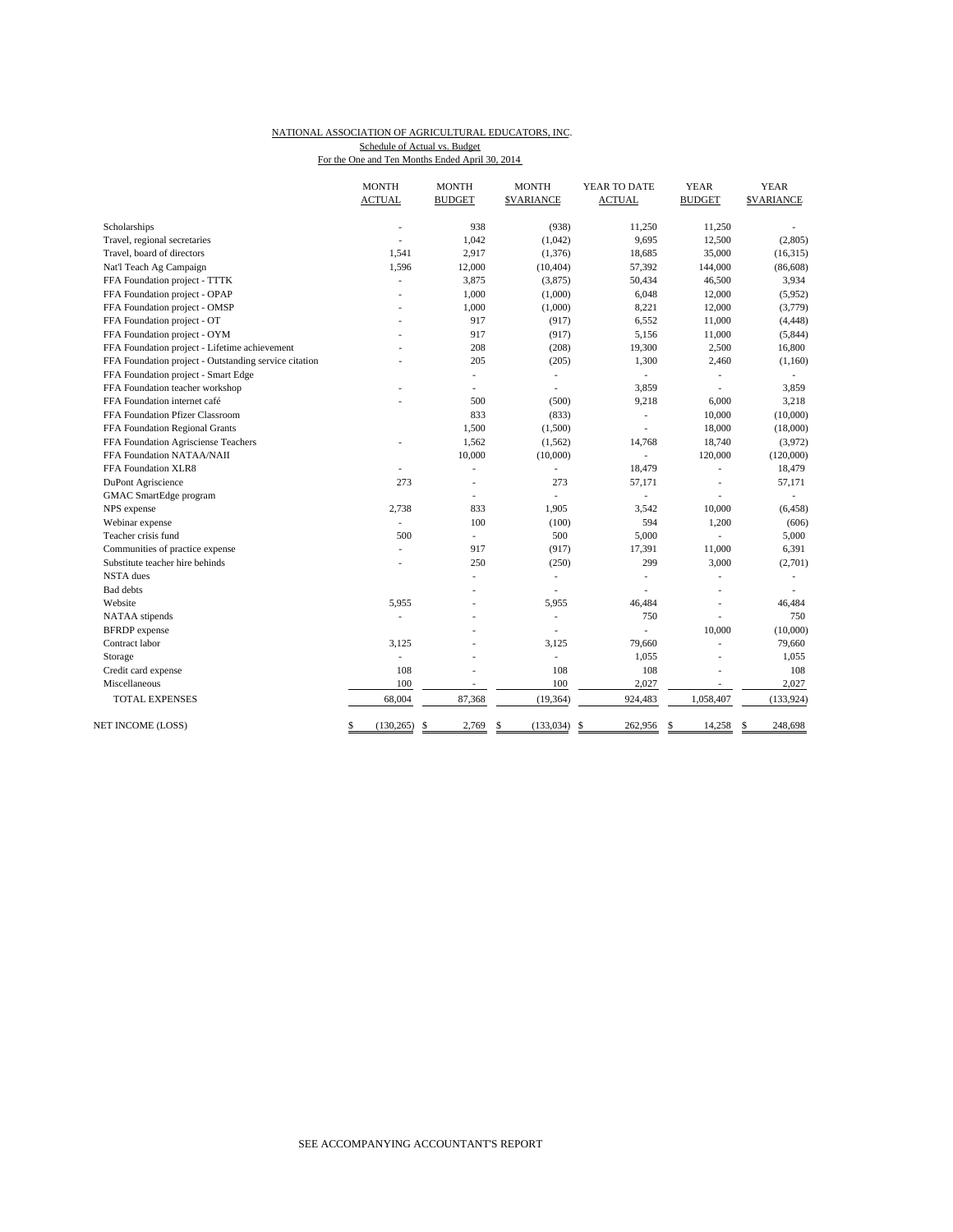## NATIONAL ASSOCIATION OF AGRICULTURAL EDUCATORS, INC. Schedule of Convention Revenue and Expenses

|                                           | <b>MONTH</b>  | <b>MONTH</b>             | <b>MONTH</b>                  | YEAR TO DATE  | <b>YEAR</b>              | <b>YEAR</b>      |
|-------------------------------------------|---------------|--------------------------|-------------------------------|---------------|--------------------------|------------------|
|                                           | <b>ACTUAL</b> | <b>BUDGET</b>            | <b>SVARIANCE</b>              | <b>ACTUAL</b> | <b>BUDGET</b>            | <b>SVARIANCE</b> |
| <b>REVENUE</b>                            |               |                          |                               |               |                          |                  |
| Convention, registration                  | \$            | \$<br>7.900              | <sup>\$</sup><br>$(7,900)$ \$ | 122,817 \$    | 94,800                   | \$<br>28,017     |
| Convention, tickets/workshops             |               | 958                      | (958)                         |               | 11,500                   | (11,500)         |
| Convention, trade show                    |               | J.                       |                               | 900           |                          | 900              |
| Convention - Ideas Unlimited              |               |                          |                               |               |                          |                  |
| Convention - Teacher Mentor               |               |                          |                               |               |                          |                  |
| Convention scholarship fund               |               |                          |                               | 1.494         |                          | 1,494            |
| Convention, sponsorships - FFA Foundation |               | 4,167                    | (4,167)                       | 34,573        | 50,000                   | (15, 427)        |
| Convention, host state social             |               | $\overline{\phantom{a}}$ | L,                            | ٠             |                          |                  |
| Convention, sponsorships                  |               | 1,458                    | (1, 458)                      | 15,863        | 17,500                   | (1,637)          |
| <b>TOTAL REVENUE</b>                      |               | 14,483                   | (14, 483)                     | 175,647       | 173,800                  | 1,847            |
| <b>EXPENSES</b>                           |               |                          |                               |               |                          |                  |
| Convention, plaques and trophies          |               | 167                      | (167)                         | 2,855         | 2,000                    | 855              |
| Convention, printing                      |               |                          |                               | 1,627         |                          | 1,627            |
| Convention, miscellaneous                 |               |                          |                               | 222           |                          | 222              |
| Convention, awards                        |               |                          |                               | 6,695         | 9,000                    | (2,305)          |
| Convention, photography                   |               |                          |                               |               |                          |                  |
| Convention, meal functions                |               | 417                      | (417)                         | 11,422        | 5,000                    | 6,422            |
| Convention, promotion and marketing       |               | 208                      | (208)                         | 5,600         | 2,500                    | 3,100            |
| Convention, postage and shipping          |               | 167                      | (167)                         | 5,758         | 2,000                    | 3,758            |
| Convention, equipment rental              |               | 1,250                    | (1,250)                       | 19,099        | 15,000                   | 4,099            |
| Convention, workshops                     |               | 958                      | (958)                         |               | 11,500                   | (11,500)         |
| Convention, host state social             |               |                          |                               |               |                          |                  |
| Convention, speakers                      |               |                          |                               |               |                          |                  |
| Convention, trade show expense            |               |                          |                               |               |                          |                  |
| Convention, tour expenses                 |               |                          |                               |               |                          |                  |
| Convention, committee expense             |               | 245                      | (245)                         | 2,373         | 2,940                    | (567)            |
| Convention, sponsorships - FFA Foundation |               | 4,167                    | (4,167)                       | 39,073        | 50,000                   | (10, 927)        |
| Convention, travel/board of directors     |               | 1,167                    | (1, 167)                      | 13,361        | 14,000                   | (639)            |
| Convention, staff travel                  |               | 625                      | (625)                         | 7,829         | 7,500                    | 329              |
| Convention, other travel                  |               | $\overline{\phantom{a}}$ | $\overline{\phantom{a}}$      | ÷,            | $\overline{\phantom{a}}$ | $\sim$           |
| <b>TOTAL EXPENSES</b>                     |               | 9,371                    | (9, 371)                      | 115,914       | 121,440                  | (5, 526)         |
| NET INCOME (LOSS)                         | \$            | \$<br>5,112              | \$<br>(5,112)                 | -\$<br>59,733 | 52,360<br>\$             | 7,373<br>\$      |

For the One and Ten Months Ended April 30, 2014